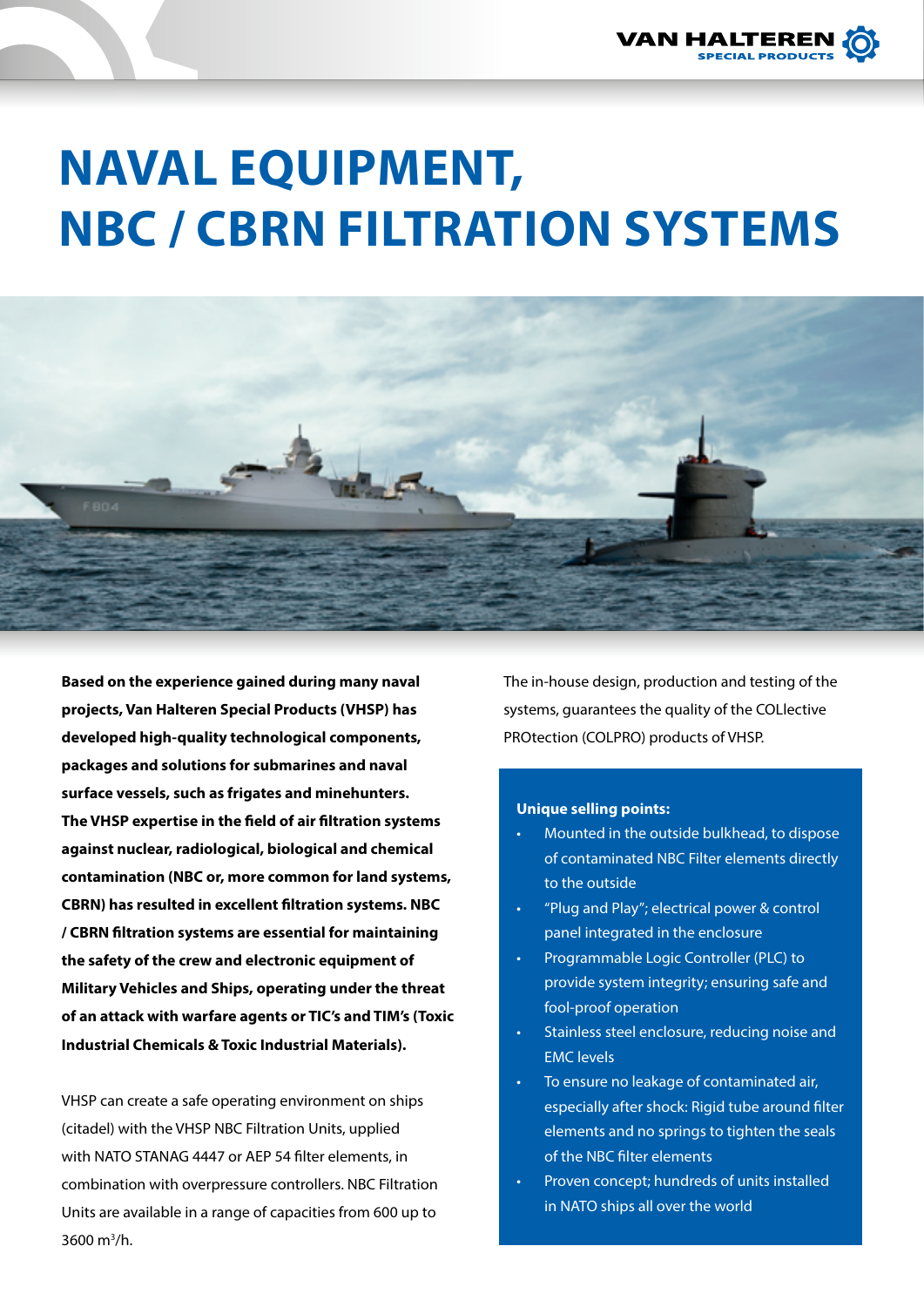# **NBC & CBRN FILTRATION SYSTEMS**

# **COMPONENTS**

A VHSP NBC Filtration unit is provided with the following components:

- **• Water separator** draining water droplets out of the fresh air and returning it outward
- **• Blast valves** protecting interior against shock waves
- **• Washable pre-filter** filtering larger particles from the air
- **• Fine filter** preventing HEPA filters in NBC filters from clogging too quickly
- **• Electrical heater** controlling relative humidity and minimum temperature
- **• Centrifugal fan** supplying air (with an overpressure of 500 Pa) to the citadel
- **• Gas-tight valves**:
	- manually operated valves inside the unit
	- external electrically-operated shut-off valve
- **• NBC filters** complies with STANAG 4447 or AEP 54, one element per 300 m3 /h air flow
- **• Electric Power / & Control panel** connected by bus to IPBMS ith a Programmable Logic Controller (PLC), to operate /monitor the Unit.



#### **OPTIONAL:**

- Bypass valve this valve allows the NBC Filtration Unit to be used for training or testing purposes without air flow through the filter elements
- Hermetic seal valve with this valve the NBC filter elements can be hermetically sealed to preserve the NBC filter elements from contamination
- Electrical control on NBC / By-pass / Hermetically sealed valves (modified casing)
- Dummy Filter Detection the option to use dummy filters for training or testing purposes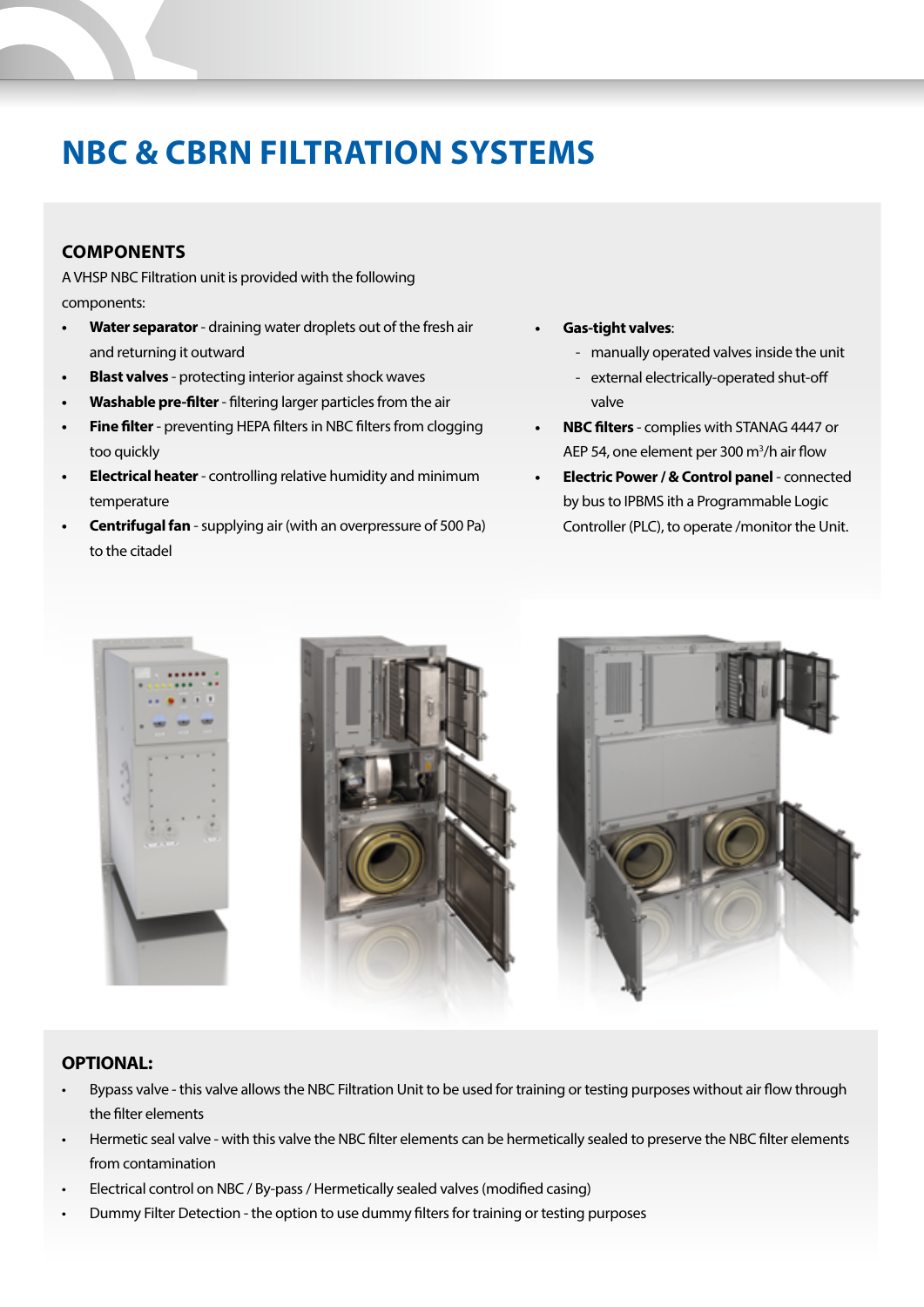

# **SYSTEM INTEGRITY**

The NBC Filtration Unit is equipped with a PLC and internal sensors to ensure safe operation. If there is a possibility that warfare agents can bypass the filter elements, the unit will shut down. If a non-critical failure is detected, only a general alarm is sent to the IPBMS.

Example: If the system is running in NBC mode and the pressure drop over the NBC filters is too low, an alarm is generated and forwarded to IPBMS. This alarm indicates that the filters elements are not, or not correctly, installed in the unit. As there is a risk of contaminated air entering the Citadel - the unit will automatically shut down.

# **HUMIDITY AND TEMPERATURE CONTROL OF OUTSIDE AIR**

To ensure optimal efficiency of the NBC filters, the relative humidity of the air to the NBC filter elements may not exceed 60%. This is controlled by heating the outside air with an electric heater. The air is heated to a minimum temperature.





### **CONTROL AND OPERATION MODES**

The unit can be operated locally and from the Central Monitoring System (IPBMS). A selector switch enables selection of local or remote operation. The manual controls on the panel can only be used when the selector switch is set to local. On this panel, a PLC controls the complete unit and provides monitoring / operation data by bus-system to the ship's IPBMS system. The unit can operate in NBC mode, and optionally in bypass or dummy mode.